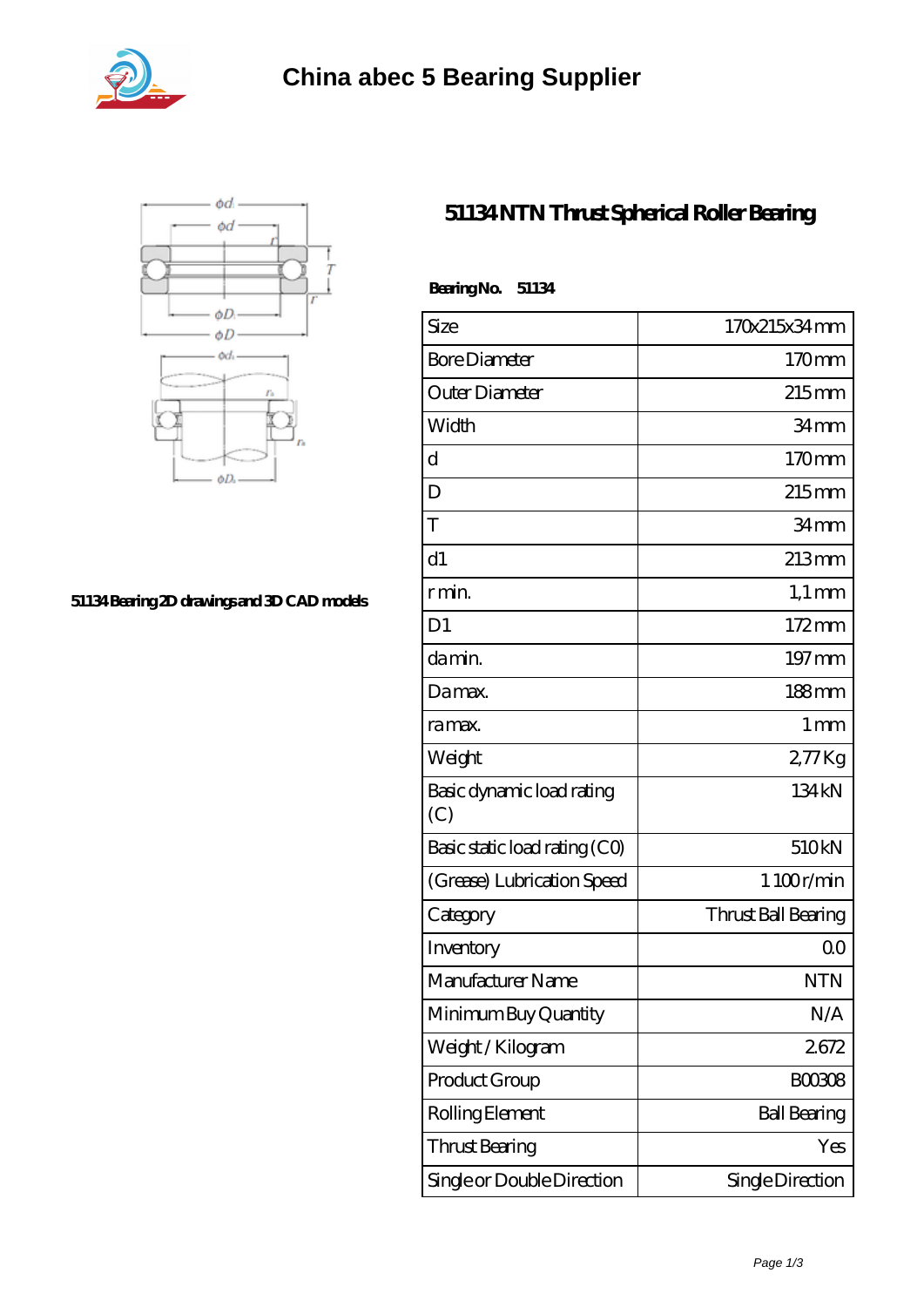

| <b>Banded</b>                          | No                                                                                                                                                                          |
|----------------------------------------|-----------------------------------------------------------------------------------------------------------------------------------------------------------------------------|
| Cage Material                          | Steel                                                                                                                                                                       |
| Precision Class                        | ABEC 1   ISO PO                                                                                                                                                             |
| Component Description                  | Roller Assembly Plus<br>Raceways                                                                                                                                            |
| <b>Other Features</b>                  | Single Row   With Flat Seat                                                                                                                                                 |
| Long Description                       | 170MM Bore 1; 172MM<br>Bore 2, 215MM Outside<br>Diameter; 34MM Height;<br><b>Ball Bearing, Single</b><br>Direction; Not Banded;<br>Steel Cage; ABEC 1   ISO PO<br>Precision |
| Inch - Metric                          | Metric                                                                                                                                                                      |
| Category                               | Thrust Ball Bearings                                                                                                                                                        |
| <b>UNSPSC</b>                          | 31171552                                                                                                                                                                    |
| Harmonized Tariff Code                 | 8482.105008                                                                                                                                                                 |
| Noun                                   | Bearing                                                                                                                                                                     |
| Keyword String                         | <b>Ball Thrust</b>                                                                                                                                                          |
| Manufacturer URL                       | http://www.ntnamerica.co<br>m                                                                                                                                               |
| Manufacturer Item Number               | 51134                                                                                                                                                                       |
| Weight/LBS                             | 61068                                                                                                                                                                       |
| Bore 2                                 | 6772Inch   172Millimeter                                                                                                                                                    |
| Outside Diameter                       | 8465Inch   215 Millimeter                                                                                                                                                   |
| Height                                 | 1.339 Inch   34 Millimeter                                                                                                                                                  |
| Bore 1                                 | 6693Inch   170Millimeter                                                                                                                                                    |
| Overall Height with<br>Aligning Washer | OInch   OMillimeter                                                                                                                                                         |
| bore diameter:                         | 170mm                                                                                                                                                                       |
| dynamic load capacity.                 | 134000N                                                                                                                                                                     |
| outside diameter:                      | $213 \text{mm}$                                                                                                                                                             |
| operating temperature<br>range:        | $-40$ to $120^{\circ}$ C                                                                                                                                                    |
| overall width:                         | 34 mm                                                                                                                                                                       |
|                                        |                                                                                                                                                                             |